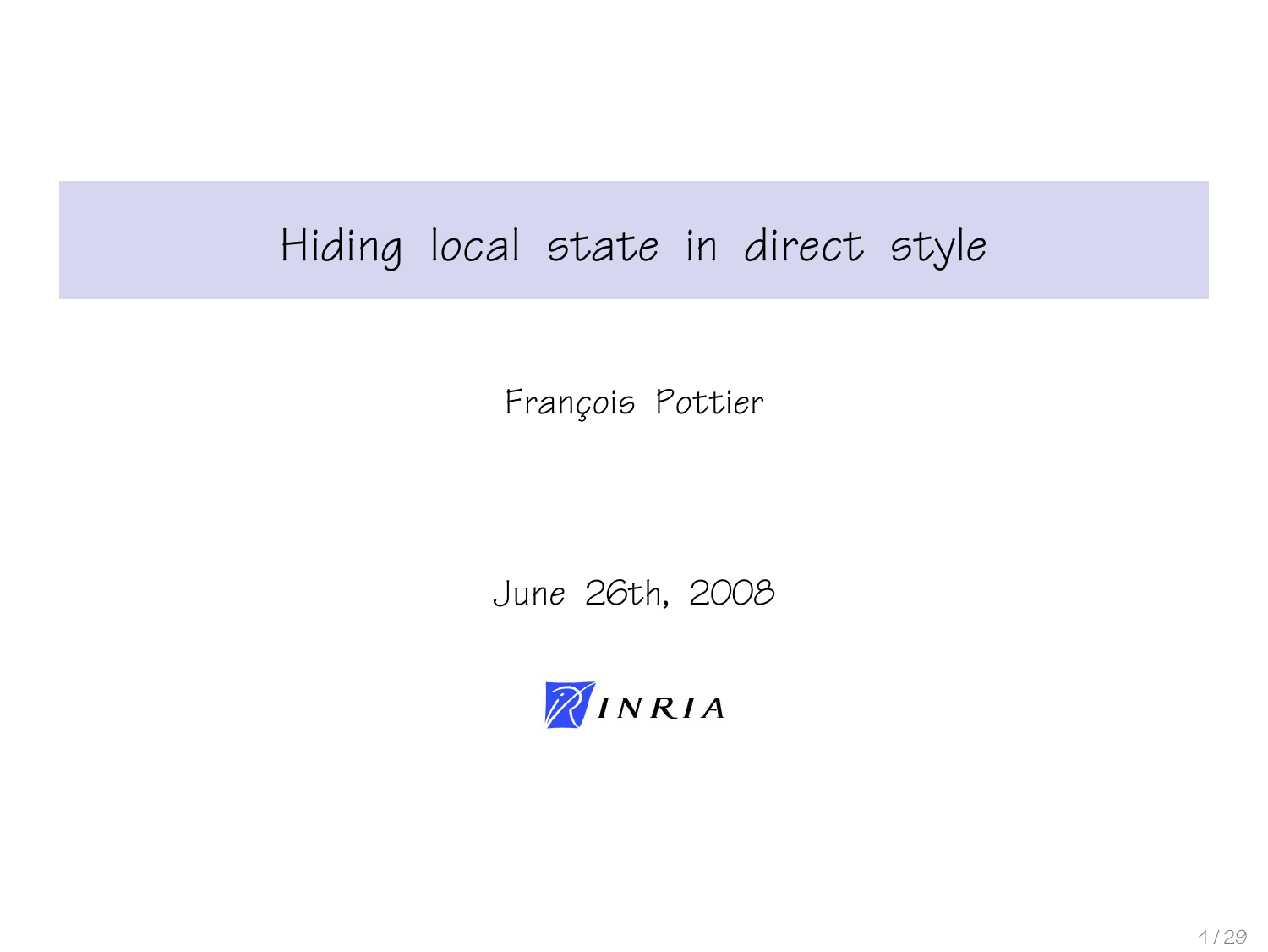#### <span id="page-1-0"></span>Contents

- [Why hide state?](#page-1-0)
- **•** [Setting the scene: a capability-based type system](#page-9-0)
- [Towards hidden state: a bestiary of frame rules](#page-14-0)
- [Application: encoding untracked references](#page-20-0)
- **•** [Conclusion](#page-23-0)
- **•** [Bibliography](#page-25-0)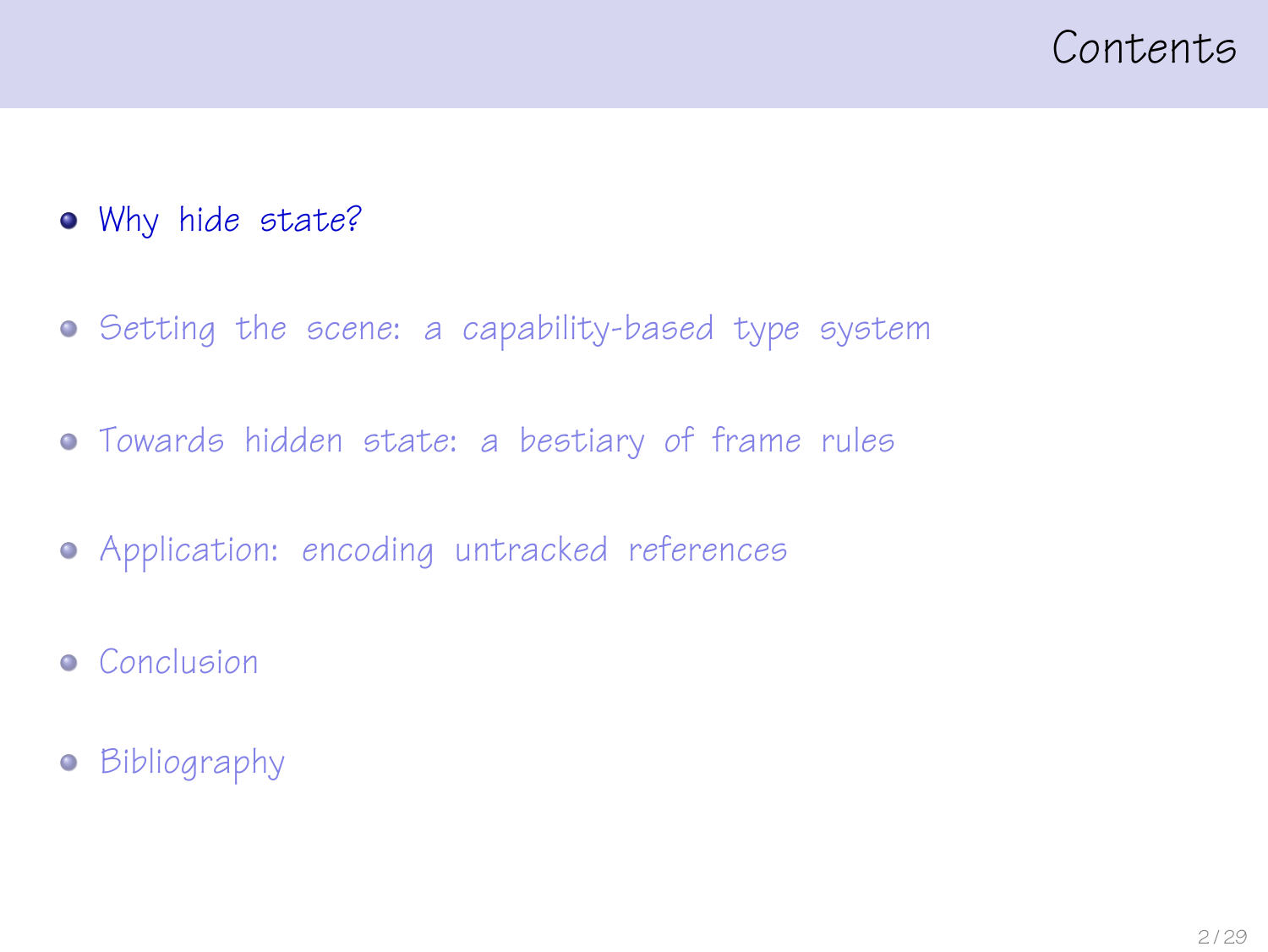This work assumes the following two basic ingredients:

- a programming language in the style of ML, with first-class, higher-order functions and references;
- a type system, or a program logic, that keeps track of ownership and disjointness information about the mutable regions of memory.

Examples include Alias Types [\[Smith et al., 2000\]](#page-28-0) and Separation Logic [\[Reynolds, 2002\]](#page-28-1).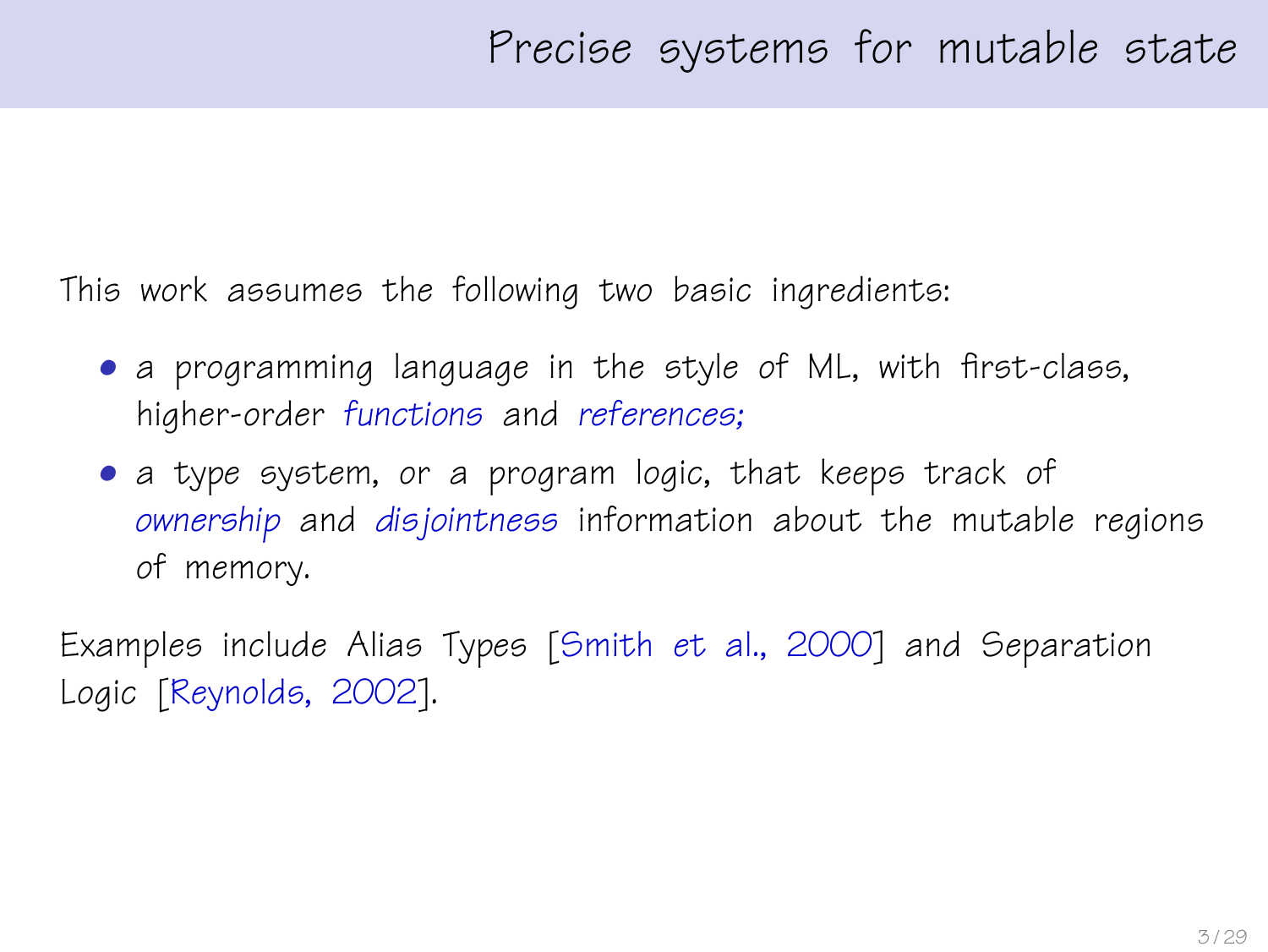Keeping precise track of mutable data structures:

- allows their type (and properties) to evolve over time;
- enables safe memory de-allocation;
- helps prove properties of programs.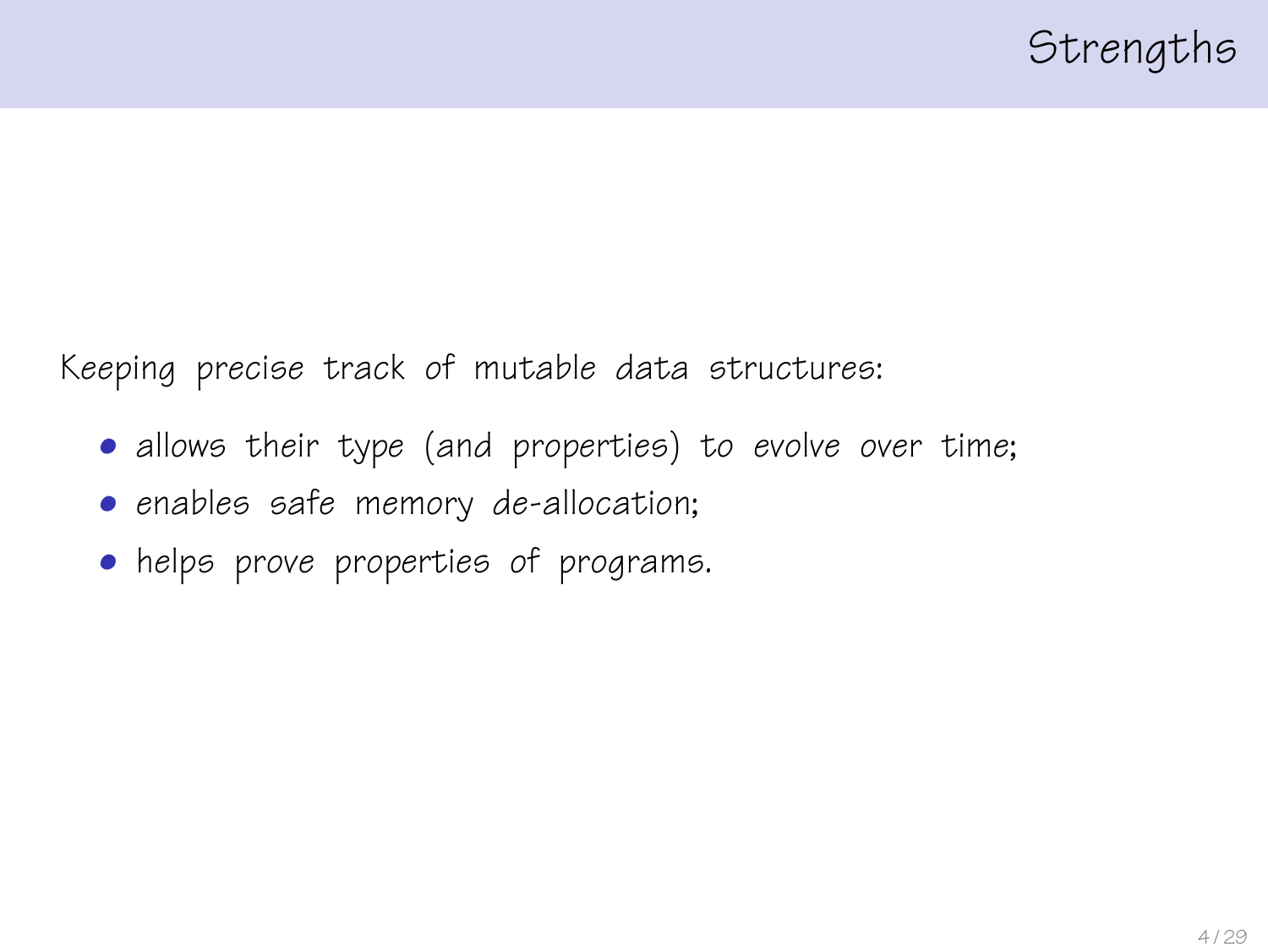Unfortunately, in these systems, any code that reads or writes a piece of mutable state must publish that fact in its interface.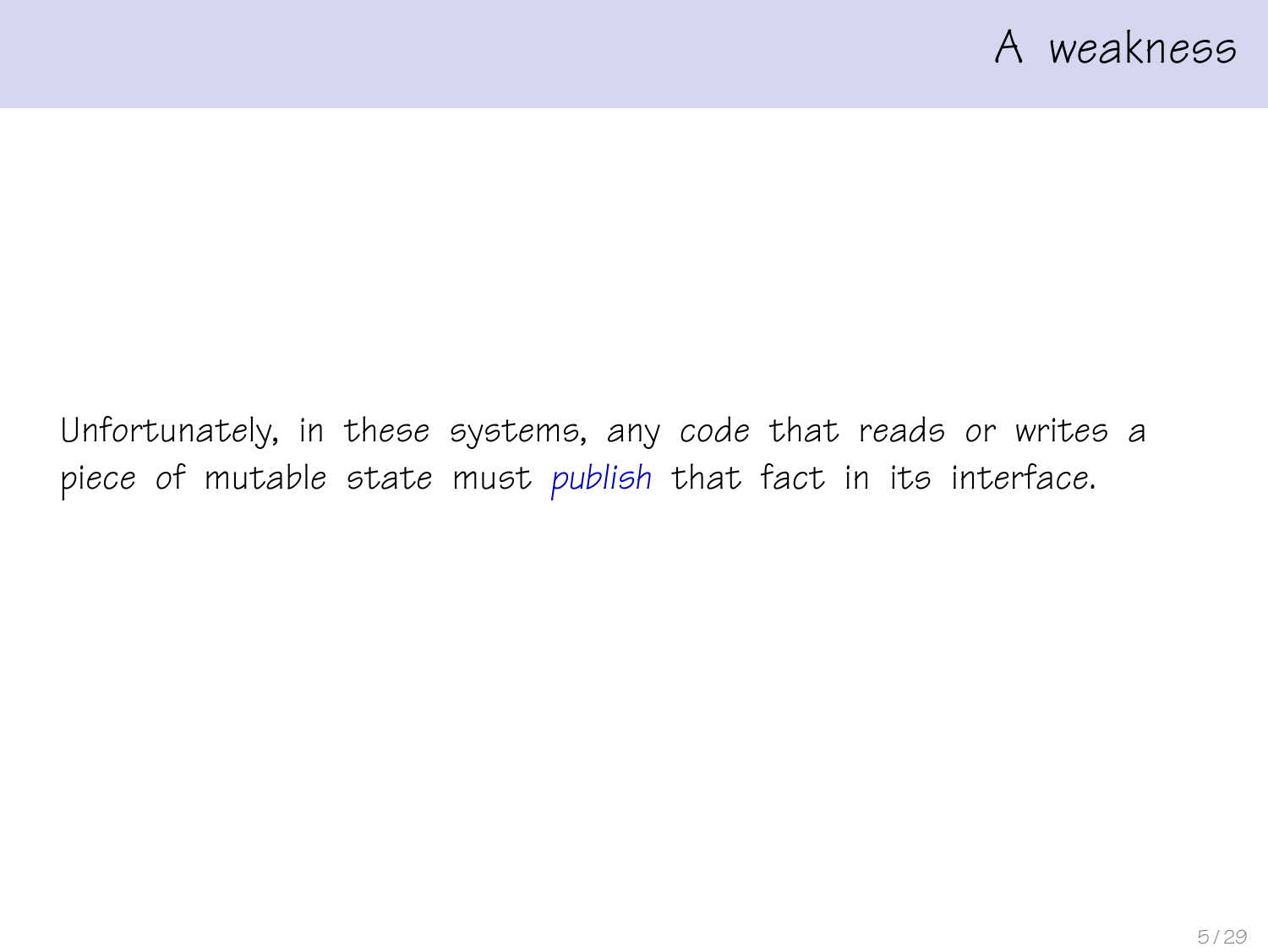It is common software engineering practice to design "objects" (or "modules", "components", "functions") that:

- rely on a piece of mutable internal state,
- which persists across invocations,
- yet publish an (informal) specification that does not reveal the very existence of such a state.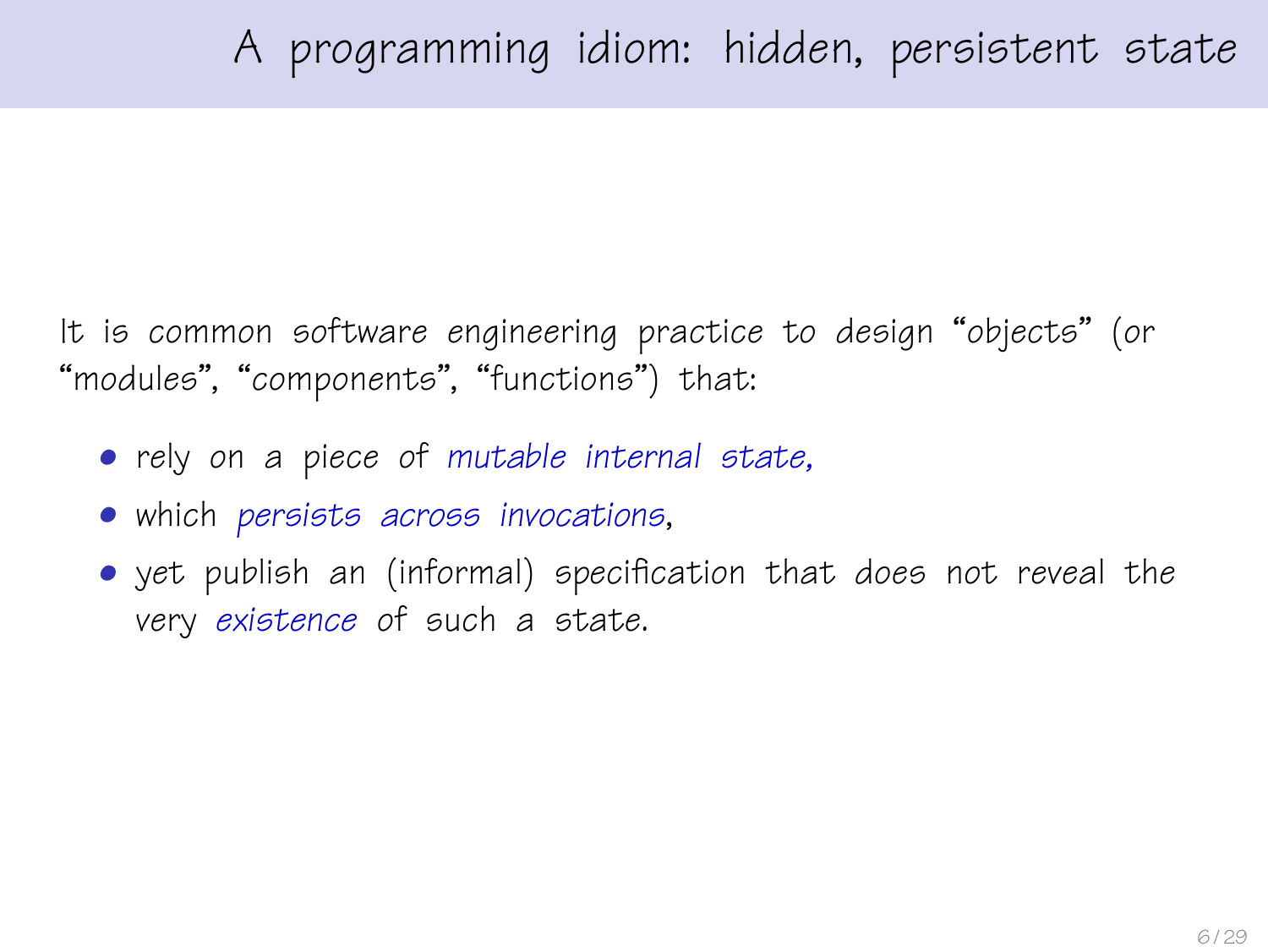- For instance [\[O'Hearn et al., 2004\]](#page-27-0), a memory manager might maintain a linked list of freed memory blocks.
- Yet, clients need not, and wish not, know anything about it.
- It is sound for them to believe that the memory manager's methods have no side effect, other than the obvious effect of providing them with, or depriving them from, ownership of a unique memory block.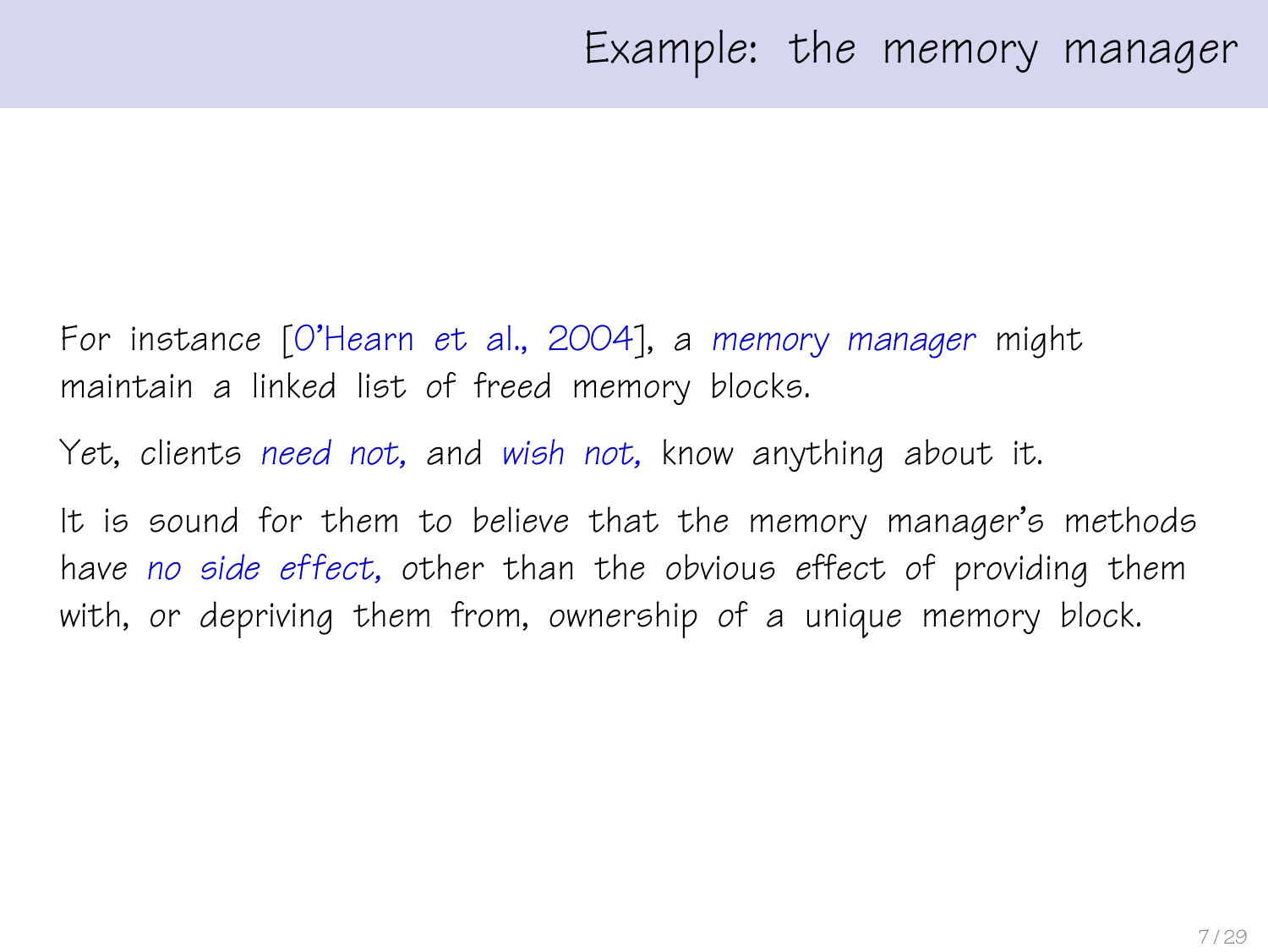Hiding must not be confused with abstraction, a different idiom, whereby:

- one acknowledges the existence of a mutable state,
- whose type (and properties) are accessible to clients only under an abstract name.

Abstraction has received recent attention: see, e.g., Parkinson and Bierman [\[2005,](#page-27-1) [2008\]](#page-28-2) or Nanevski et al. [\[2007\]](#page-27-2).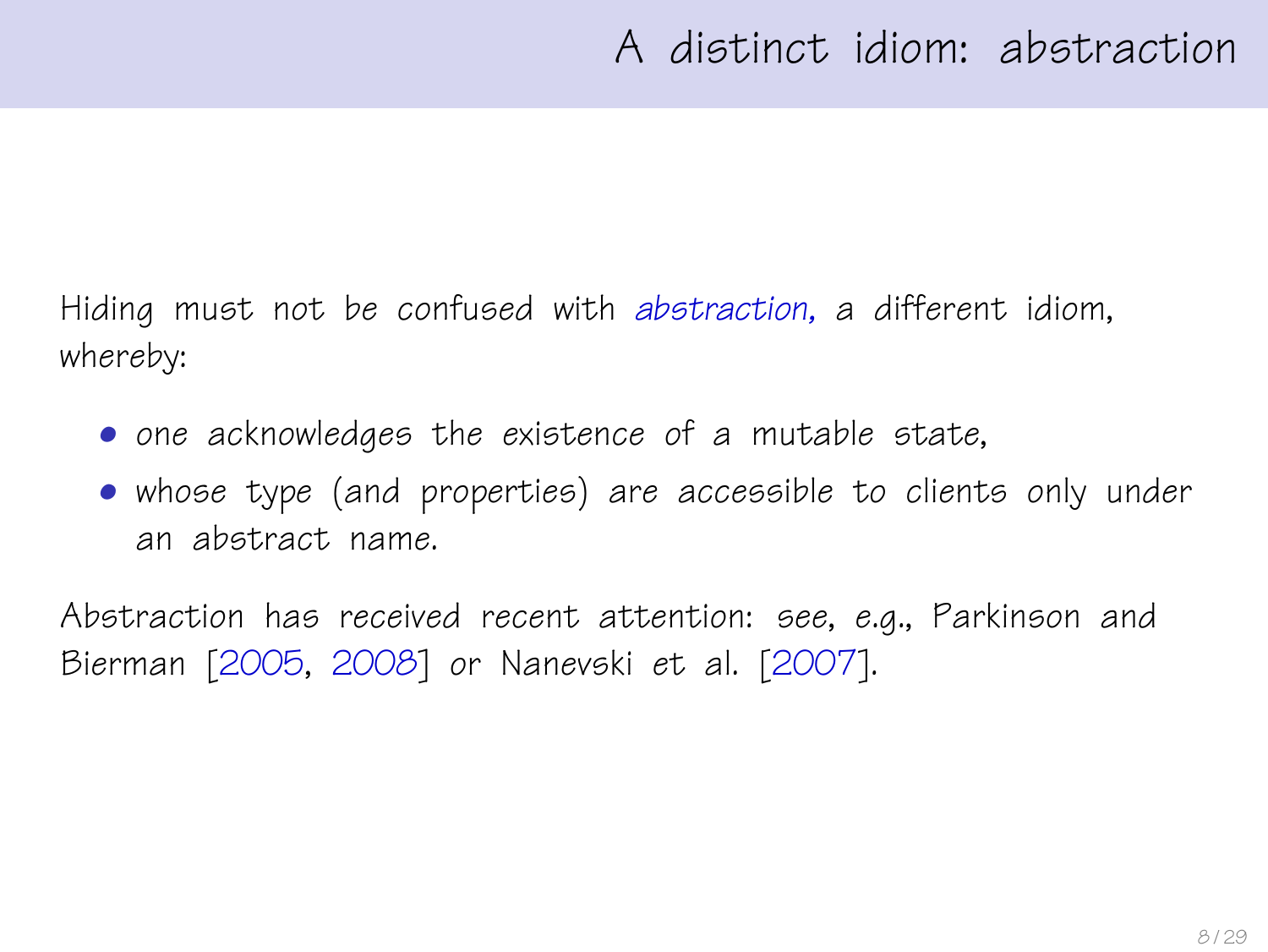If the memory manager publishes an abstract invariant I, then every direct or indirect client must declare that it requires and preserves I. Furthermore, all clients must cooperate and exchange the token I between them.

Exposing the existence of the memory manager's internal state leads to a loss of modularity.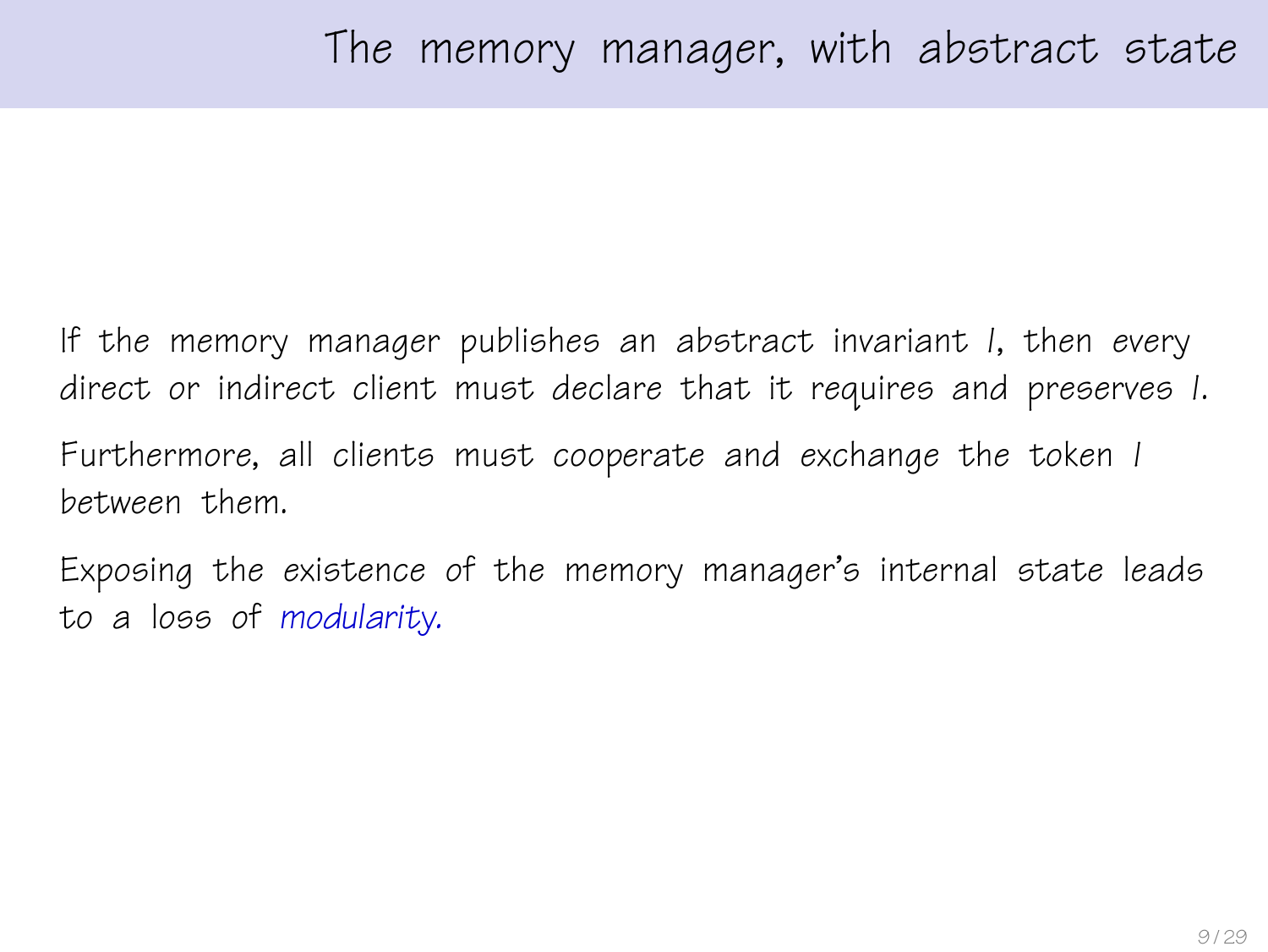#### <span id="page-9-0"></span>Contents

- [Why hide state?](#page-1-0)
- [Setting the scene: a capability-based type system](#page-9-0)
- [Towards hidden state: a bestiary of frame rules](#page-14-0)
- [Application: encoding untracked references](#page-20-0)
- **•** [Conclusion](#page-23-0)
- **•** [Bibliography](#page-25-0)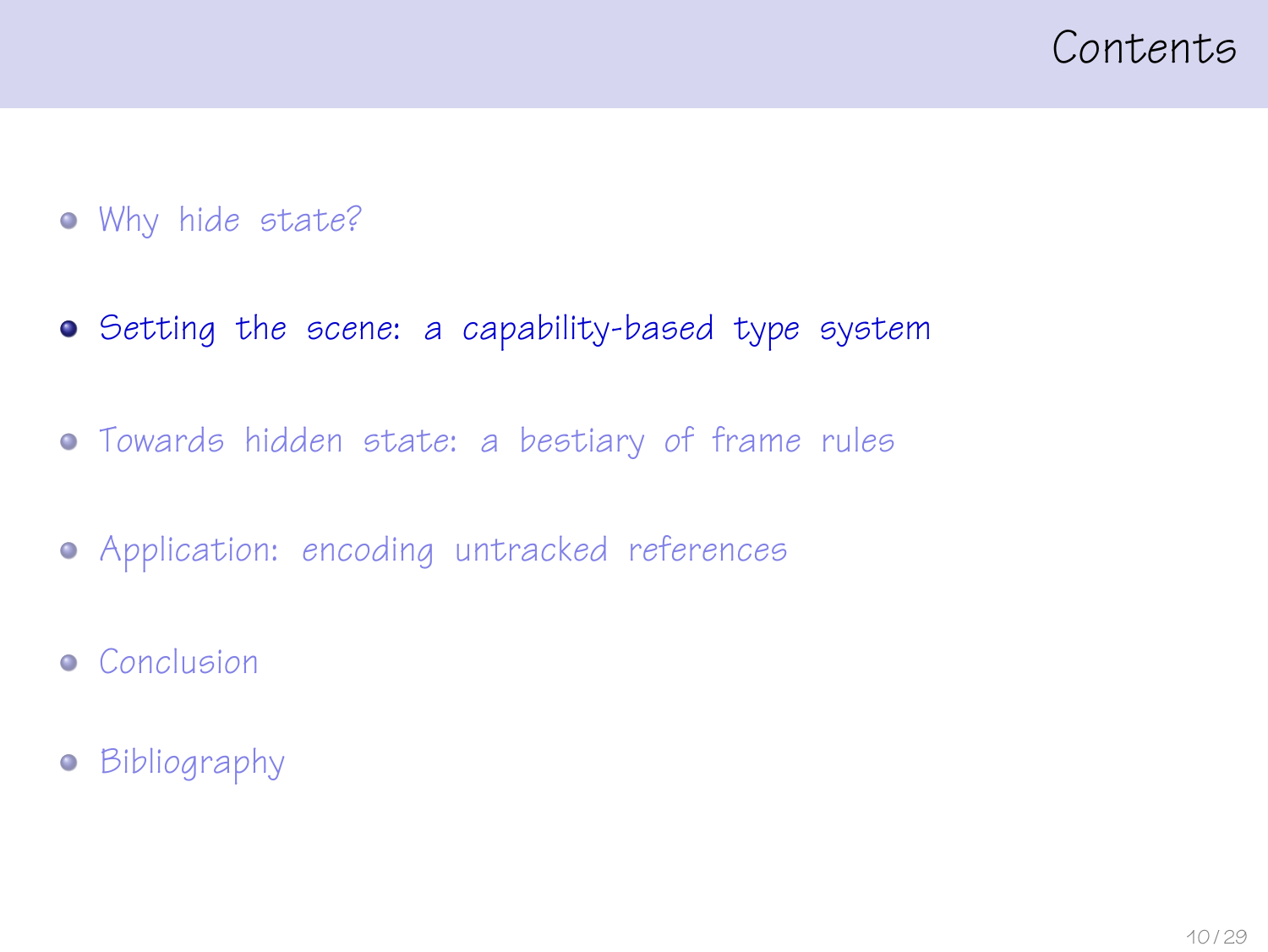#### The host type system

A region- and capability-based type system [Charquéraud and Pottier, 2008] forms my starting point.

To this system, I will add a single typing rule, which enables hiding.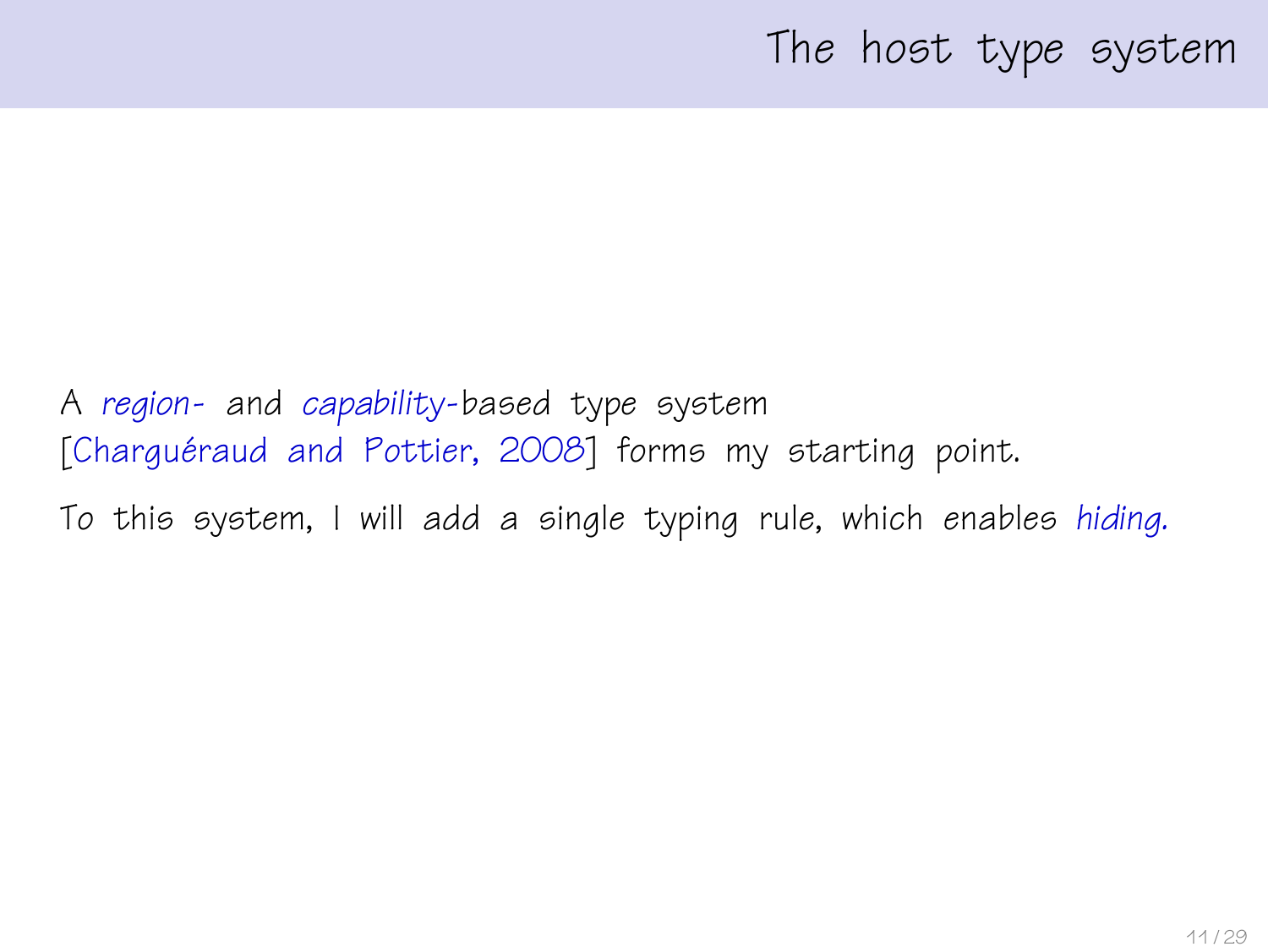

A singleton region  $\sigma$  is a static name for a value. The singleton type  $[\sigma]$  is the type of the value that inhabits  $\sigma$ .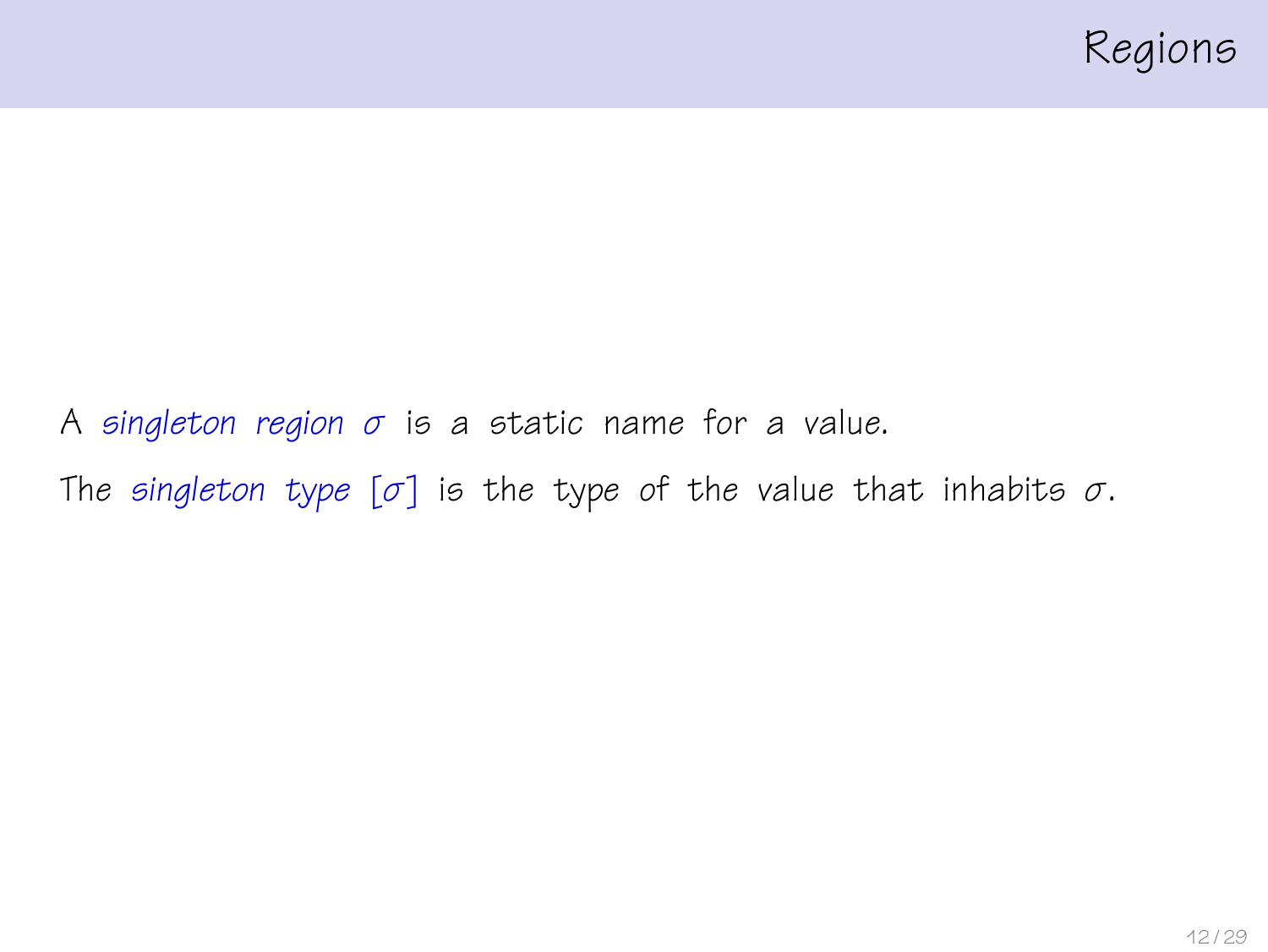A singleton capability  $\{\sigma : \theta\}$  is a static token that serves two roles. First, it carries a memory type  $\theta$ , which describes the structure and extent of the memory area to which the value  $\sigma$  gives access. Second, it represents ownership of this area.

For instance,  $\{\sigma : \text{ref int}\}$  asserts that the value  $\sigma$  is the address of an integer reference cell, and asserts ownership of this cell.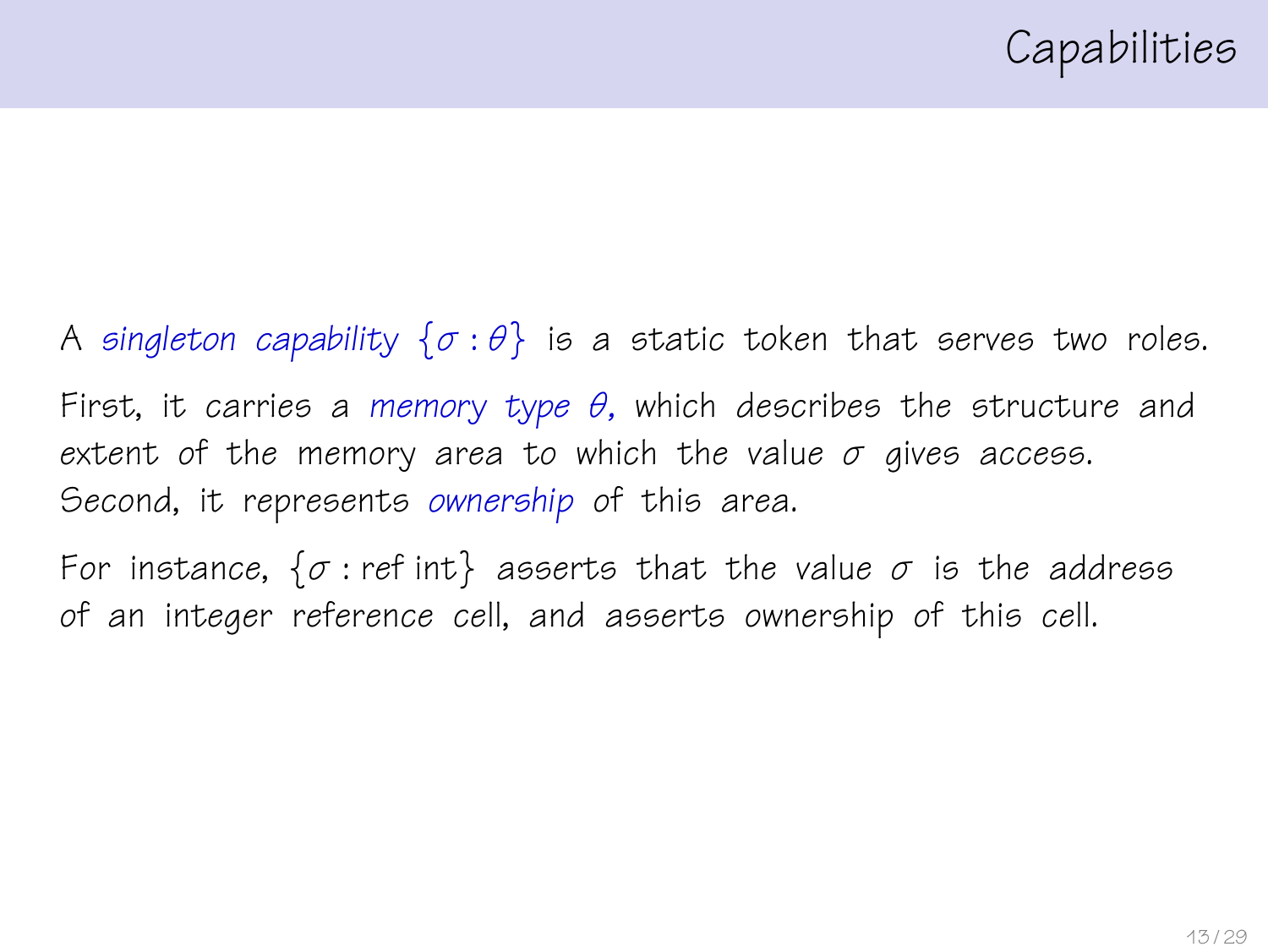References are tracked: allocation produces a singleton capability, which is later required for read or write access.

ref : 
$$
\tau \rightarrow \exists \sigma.([\sigma] * \{\sigma : \text{ref } \tau\})
$$
  
get :  $[\sigma] * \{\sigma : \text{ref } \tau\} \rightarrow [\sigma] * \{\sigma : \text{ref } \tau\}$   
set :  $([\sigma] \times \tau_2) * \{\sigma : \text{ref } \tau_4\} \rightarrow \text{unit} * \{\sigma : \text{ref } \tau_2\}$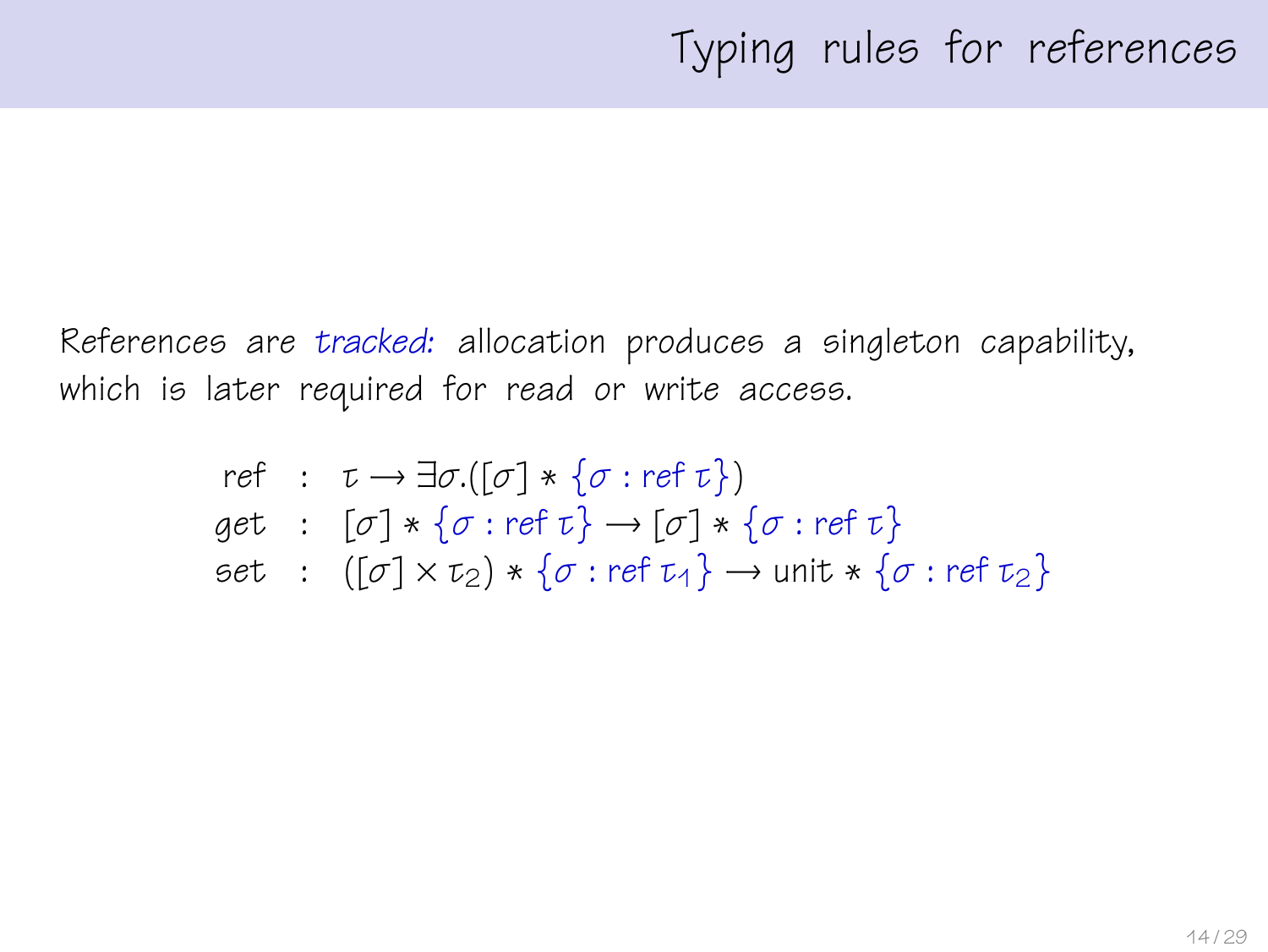<span id="page-14-0"></span>

- [Why hide state?](#page-1-0)
- **•** [Setting the scene: a capability-based type system](#page-9-0)
- [Towards hidden state: a bestiary of frame rules](#page-14-0)
- [Application: encoding untracked references](#page-20-0)
- **•** [Conclusion](#page-23-0)
- **•** [Bibliography](#page-25-0)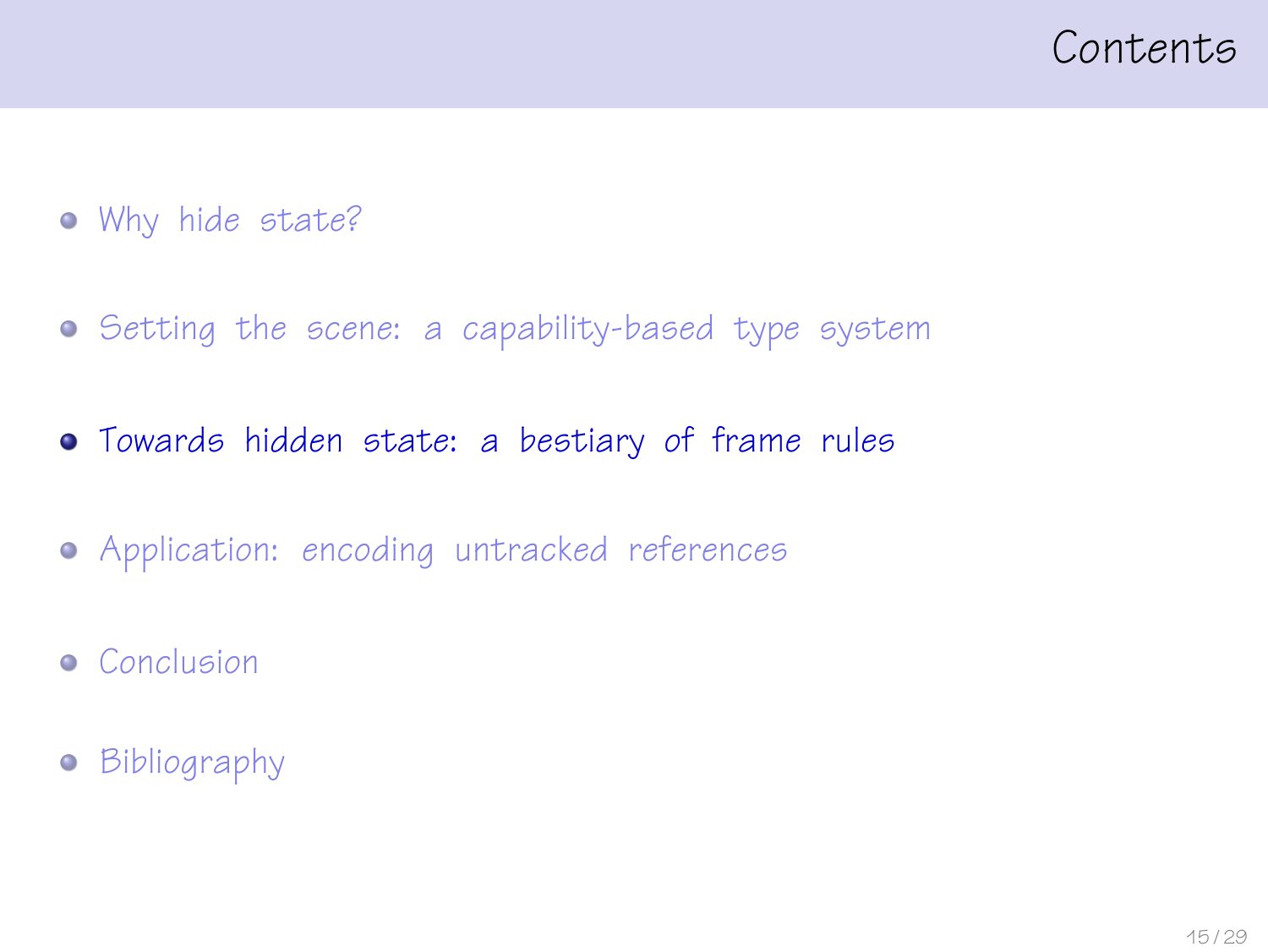The first-order frame rule states that, if a term behaves correctly in a certain store, then it also behaves correctly in a larger store. It can take the form of a subtyping axiom:

$$
\chi_1 \to \chi_2 \qquad \leq \qquad (\chi_1 * C) \to (\chi_2 * C)
$$
  
(actual type of Term) (type assumed by Context)

This makes a capability unknown to the term, while it is known to its context. We need the opposite!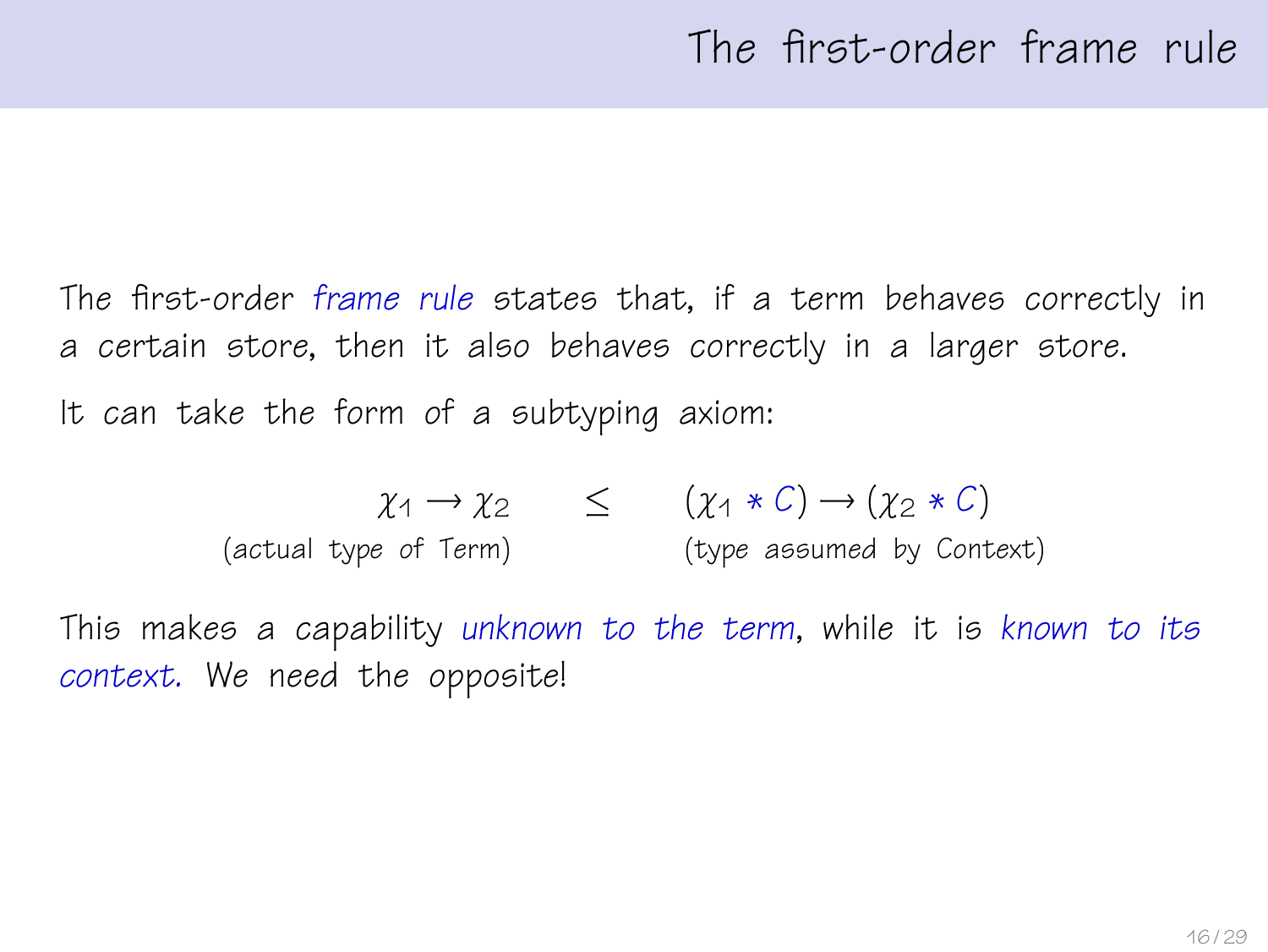Building on work by O'Hearn et al. [\[2004\]](#page-27-0), Birkedal et al. [\[2006\]](#page-26-1) define a higher-order frame rule:

$$
\begin{array}{ccc}\n\chi & \leq & \chi \otimes C \\
\text{(actual type of Term)} & & \text{(type assumed by Context)}\n\end{array}
$$

The operator  $\cdot \otimes C$  makes C a pre- and post-condition of every arrow:

$$
(\chi_1 \to \chi_2) \otimes C = ((\chi_1 \otimes C) * C) \to ((\chi_2 \otimes C) * C)
$$

It commutes with products, sums, refs, and vanishes at base types.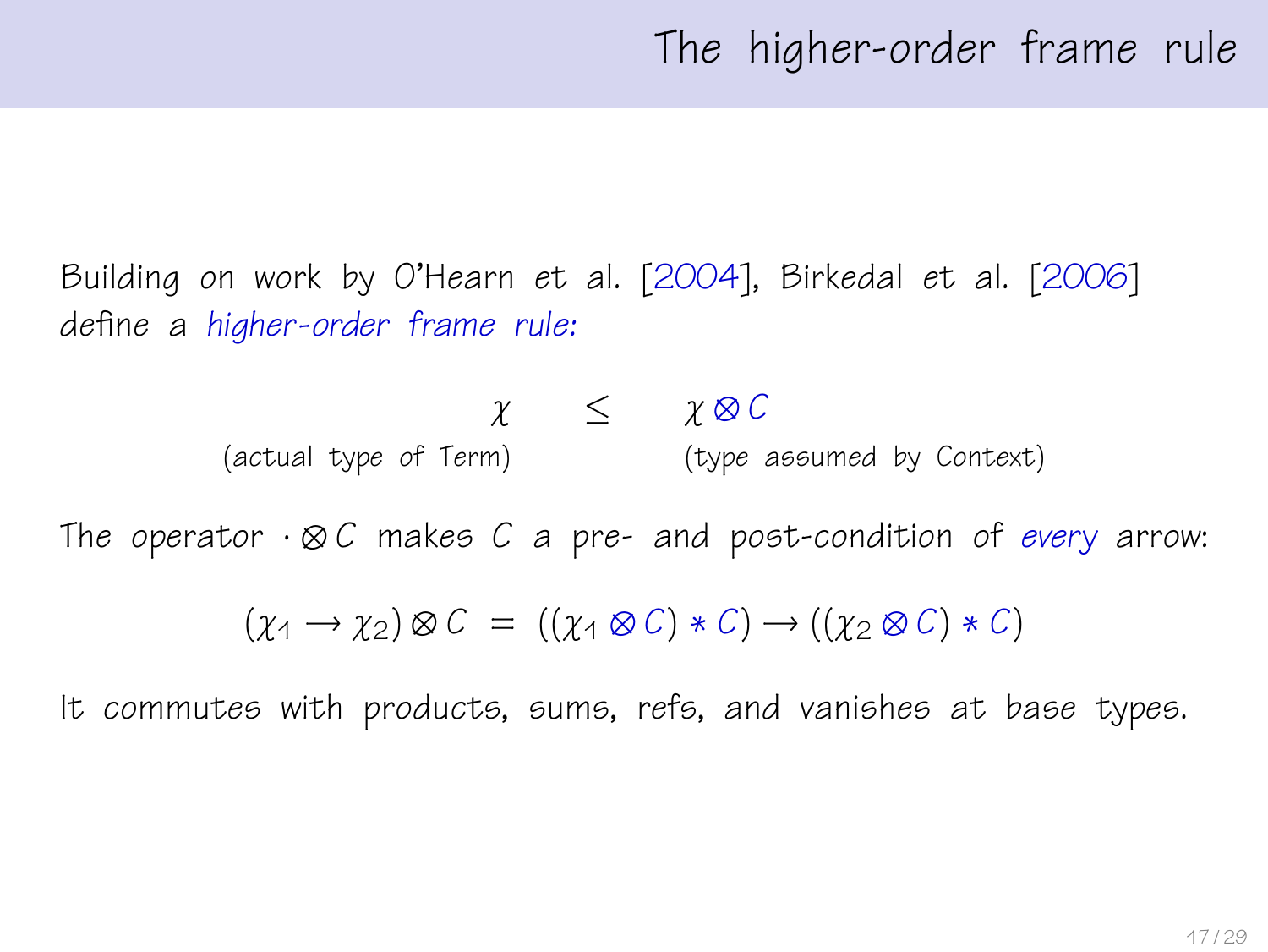The higher-order frame rule allows deriving the following law:

 $\neg\neg((\gamma \otimes C) * C) \leq \neg \neg \gamma$ (actual type of Term) (type assumed by Context)

where  $\neg\neg\gamma$  is defined as  $\forall a.(\gamma \rightarrow a) \rightarrow a$ . This enables a limited form of hiding, with closed scope.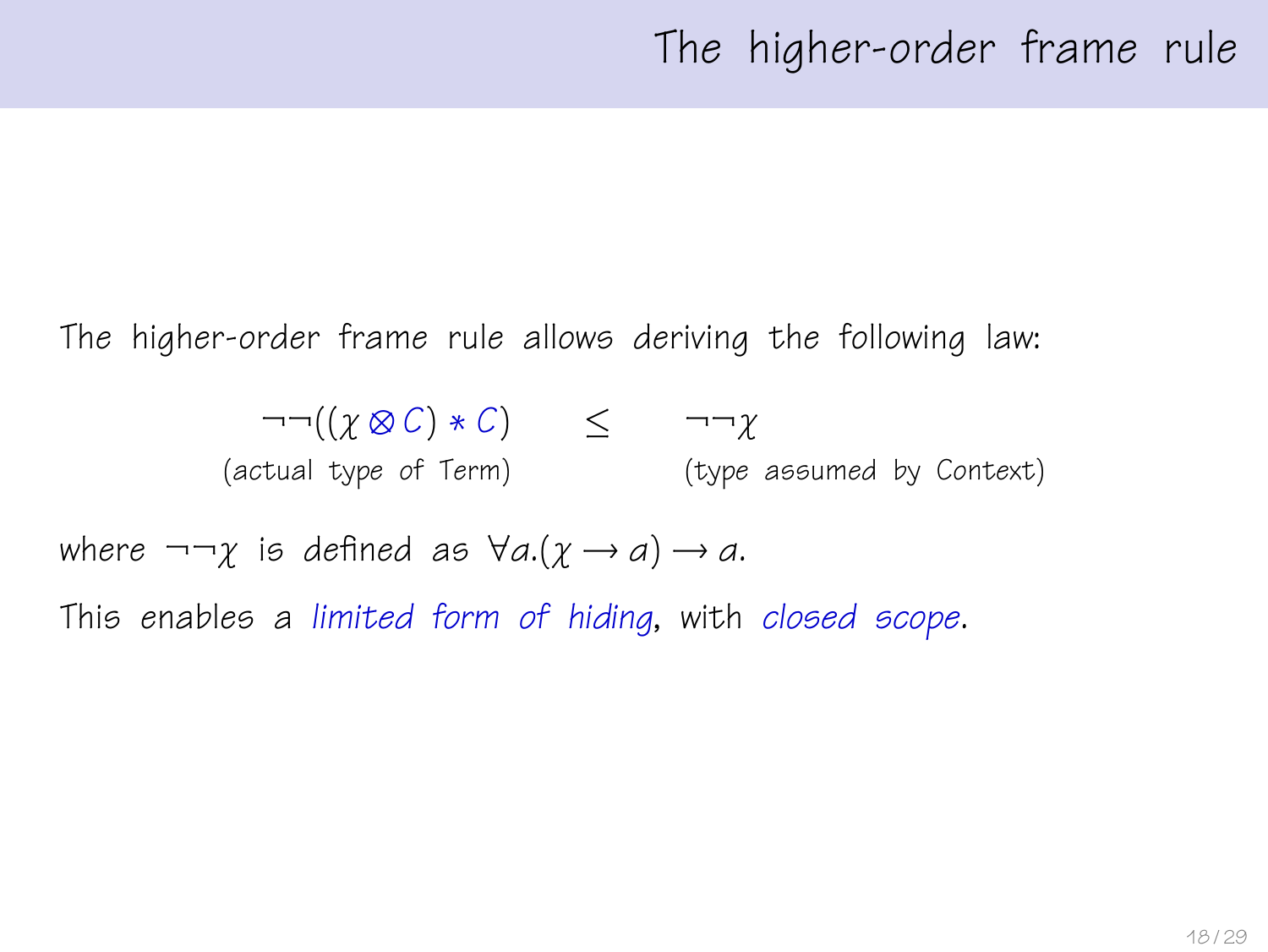To enable open-scope hiding, it seems natural to drop the double negation:

 $(\chi \otimes C) * C \leq \chi$  (unsound) (actual type of Term) (type assumed by Context)

The intuitive idea is,

- Term must guarantee C when abandoning control to Context;
- (thus, C holds whenever Context has control;)
- Term may assume C when receiving control from Context.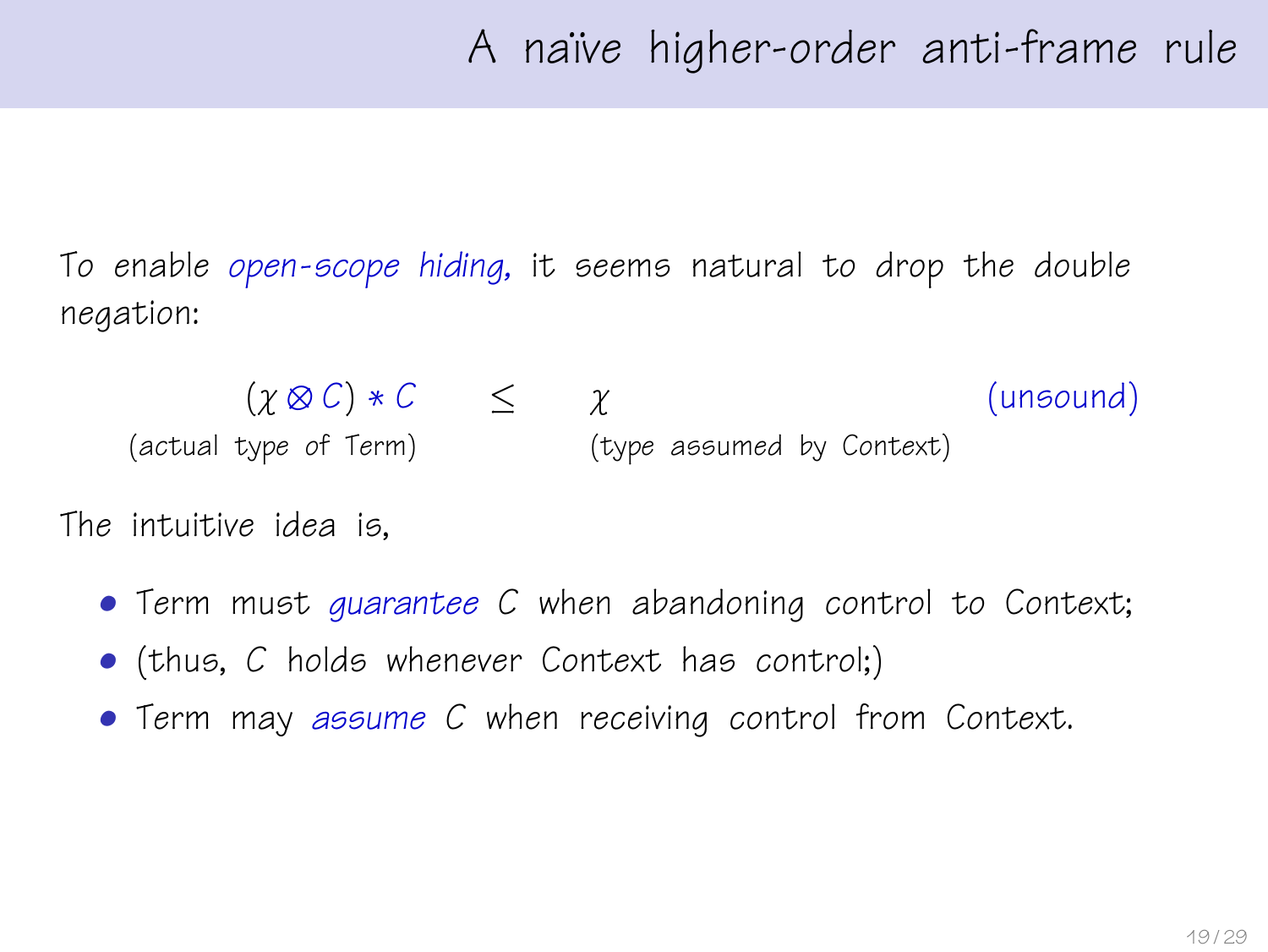The previous rule does not account for interactions between Term and Context via functions found in the environment or in the store. A sound rule is:

> Anti-frame  $\Gamma \otimes C \Vdash t : (\gamma \otimes C) * C$  $\Gamma \Vdash t : \gamma$

Type soundness is proved via subject reduction and progress.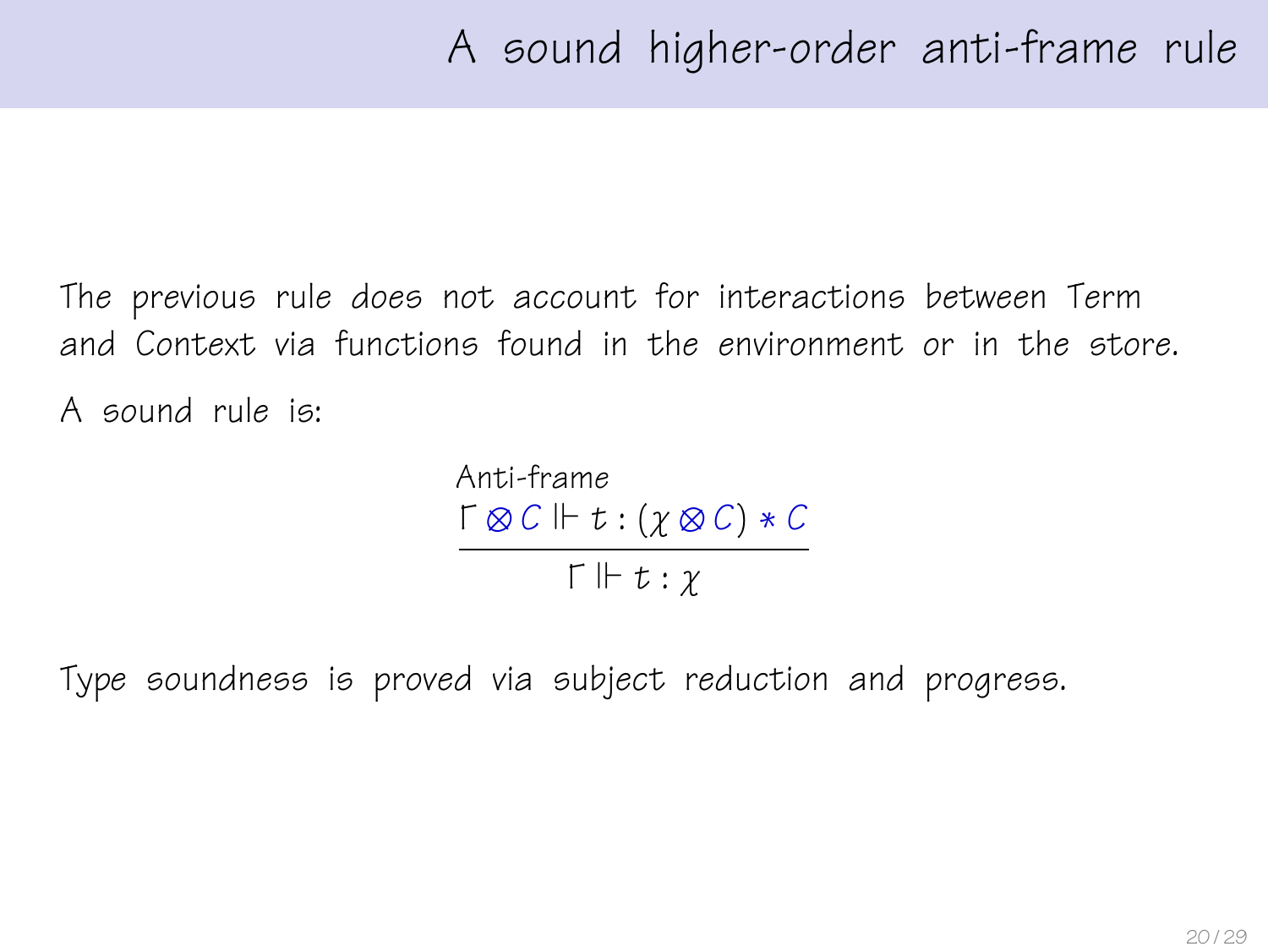#### <span id="page-20-0"></span>Contents

- [Why hide state?](#page-1-0)
- **•** [Setting the scene: a capability-based type system](#page-9-0)
- [Towards hidden state: a bestiary of frame rules](#page-14-0)
- [Application: encoding untracked references](#page-20-0)
- **•** [Conclusion](#page-23-0)
- **•** [Bibliography](#page-25-0)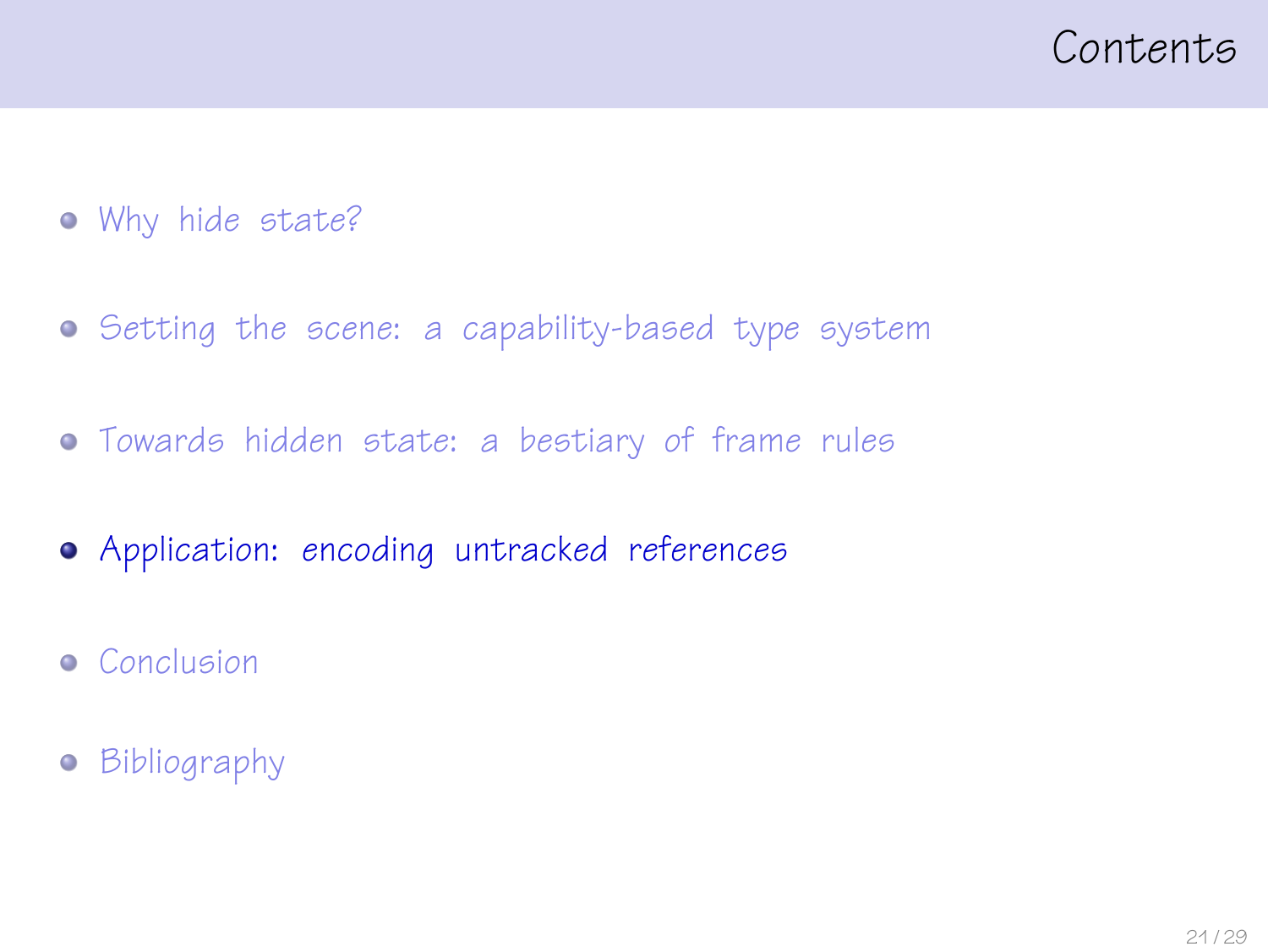In this type system, references are tracked: access requires a capability. This is heavy, but permits de-allocation and type-varying updates.

In ML, references are untracked: no capabilities are required. This is lightweight, but a reference must remain allocated, and its type must remain fixed, forever.

It seems pragmatically desirable for a programming language to offer both flavors.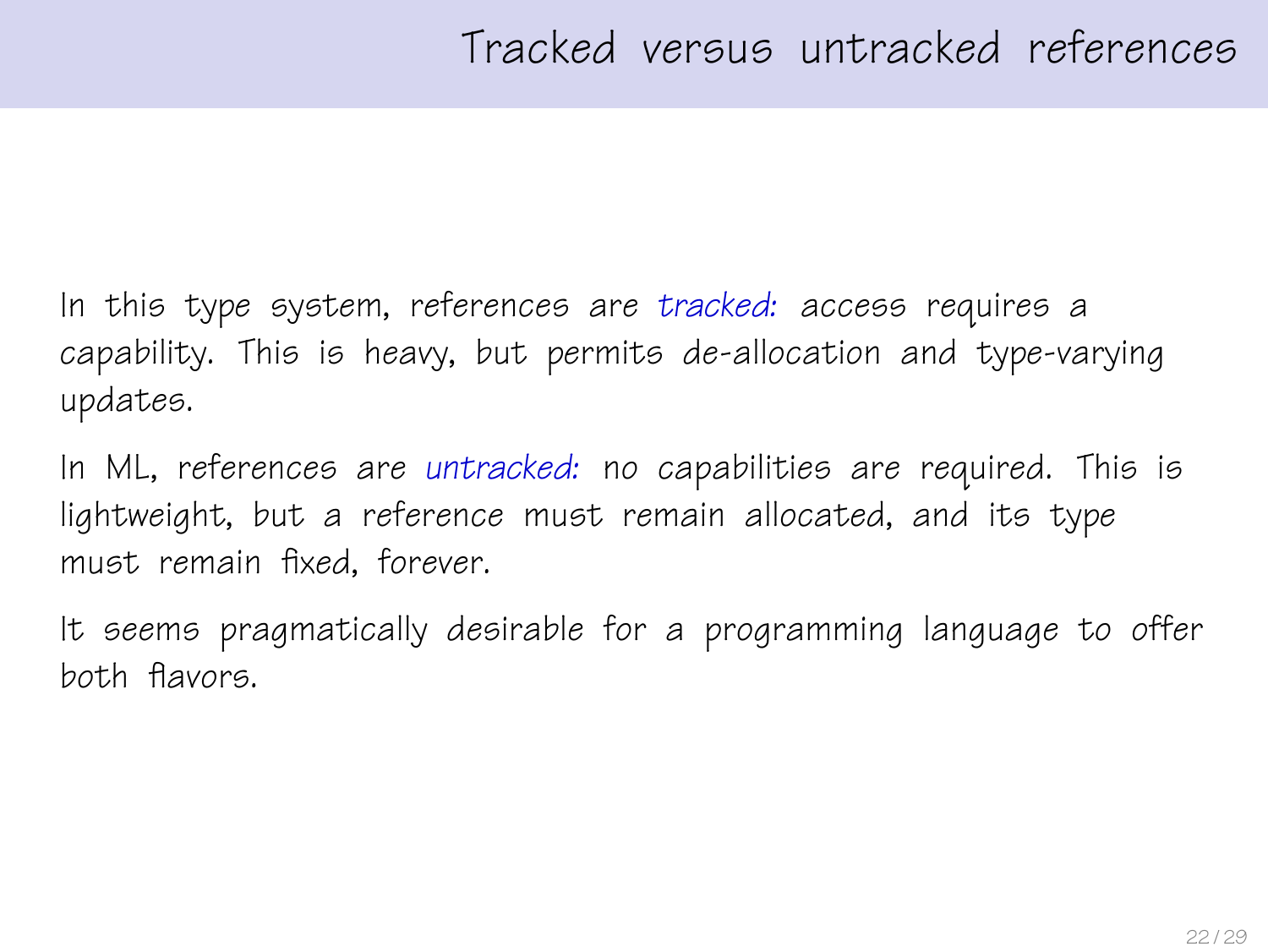## An encoding of untracked integer references

```
def type uref = - a non-linear type!
  (\text{unit} \rightarrow \text{int}) \times (\text{int} \rightarrow \text{unit})let mkuref \cdot int \rightarrow uref =\lambda(v : \text{int}).let \sigma, (r : [\sigma]) = ref v in - q \circ t \{ \sigma : ref \text{ int } \}hide R = \{ \sigma : \text{ref int } \} outside of
  let uget : (unit * R) \rightarrow (int * R) =
    λ(). get r
  and uset : (int * R) \rightarrow (unit * R) =
     \lambda(v : \text{int}). set (r, v)in (uget, uset) – this pair has type uref \otimes R
                                                     – to the outside, uref
```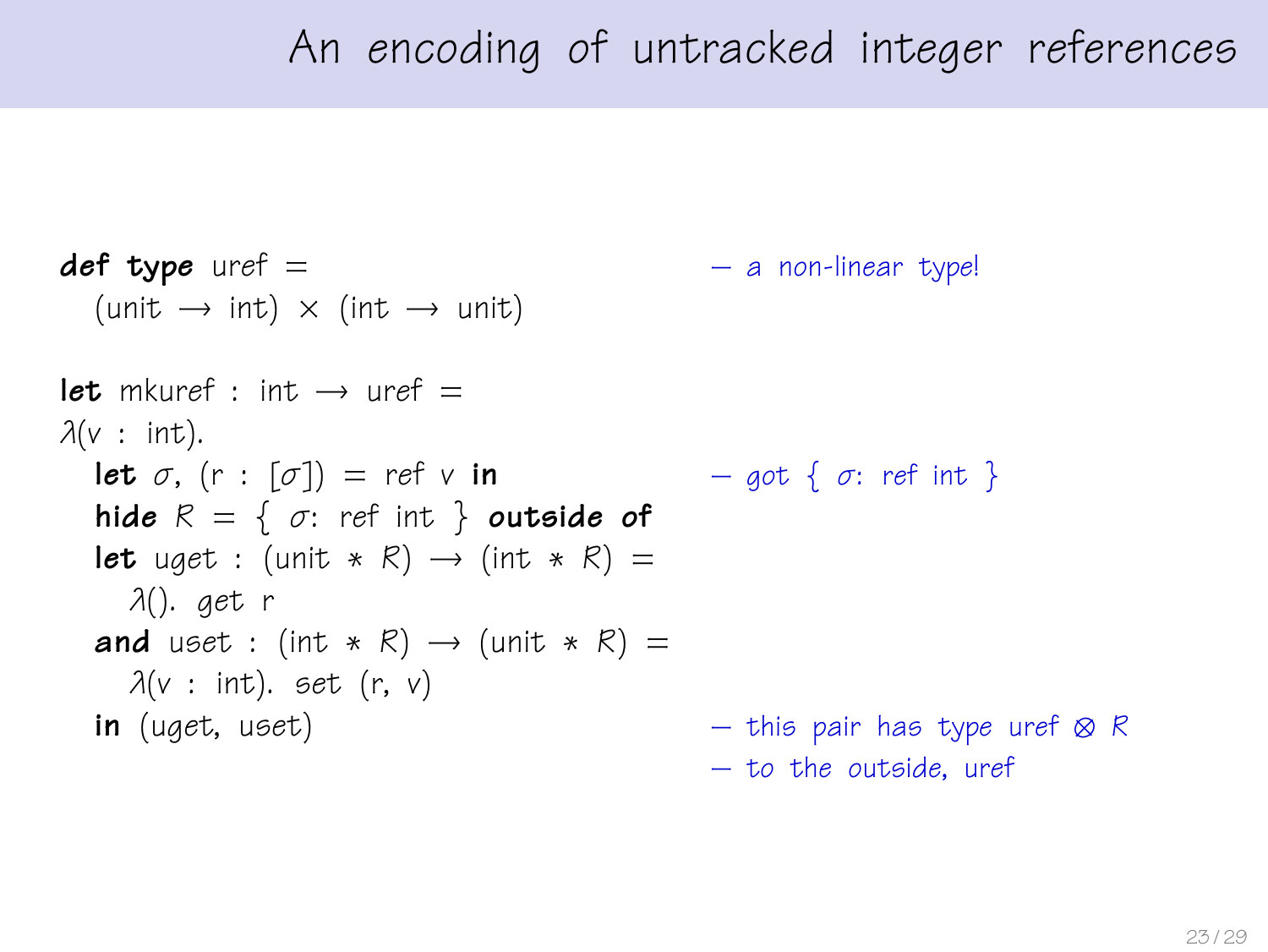#### <span id="page-23-0"></span>Contents

- [Why hide state?](#page-1-0)
- [Setting the scene: a capability-based type system](#page-9-0)
- [Towards hidden state: a bestiary of frame rules](#page-14-0)
- [Application: encoding untracked references](#page-20-0)
- **•** [Conclusion](#page-23-0)
- **•** [Bibliography](#page-25-0)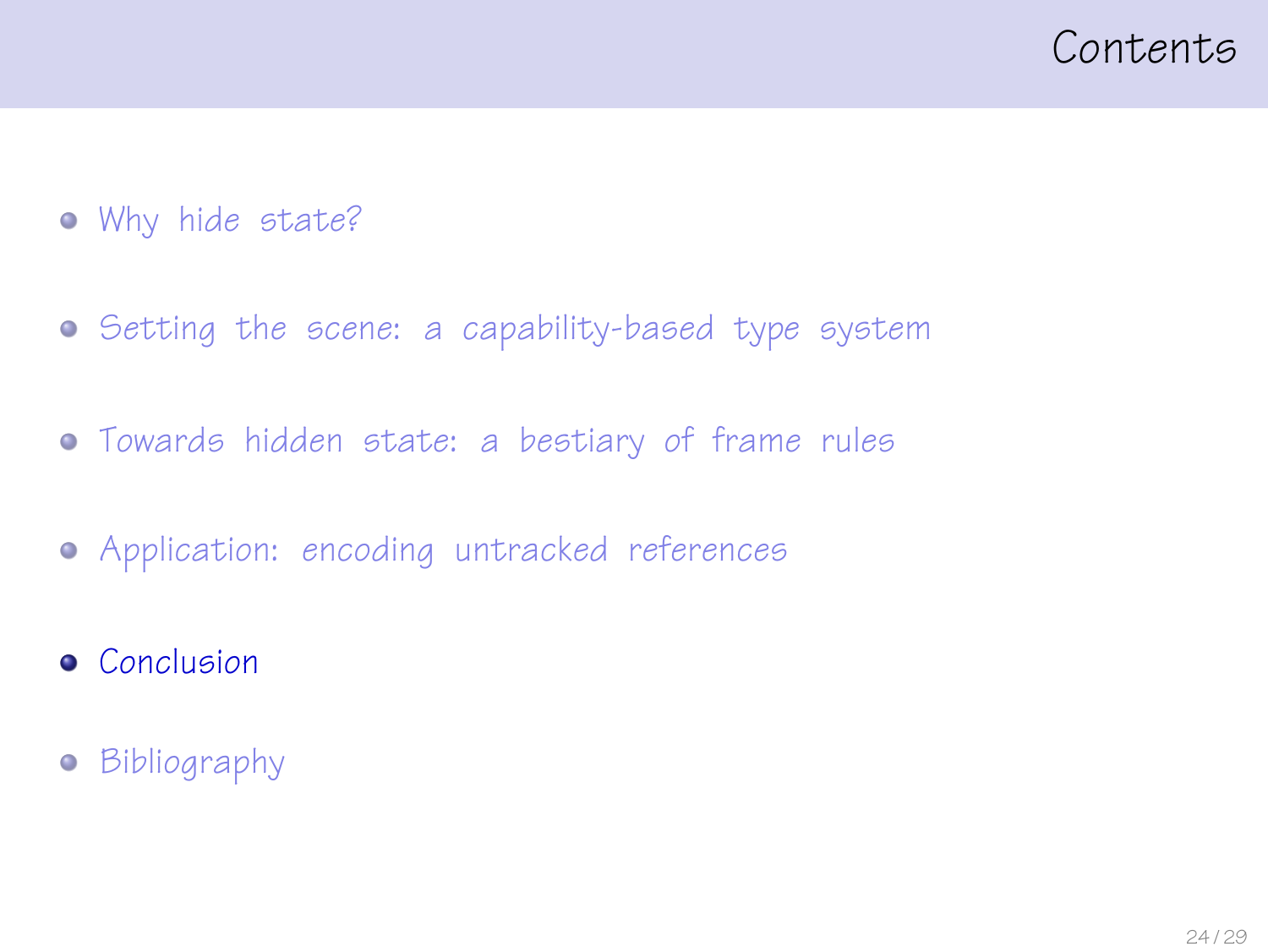In summary, a couple of key ideas are:

- a practical rule for hiding state must have open scope;
- it is safe for a piece of state to be hidden, as long as its invariant holds at every interaction between Term and Context.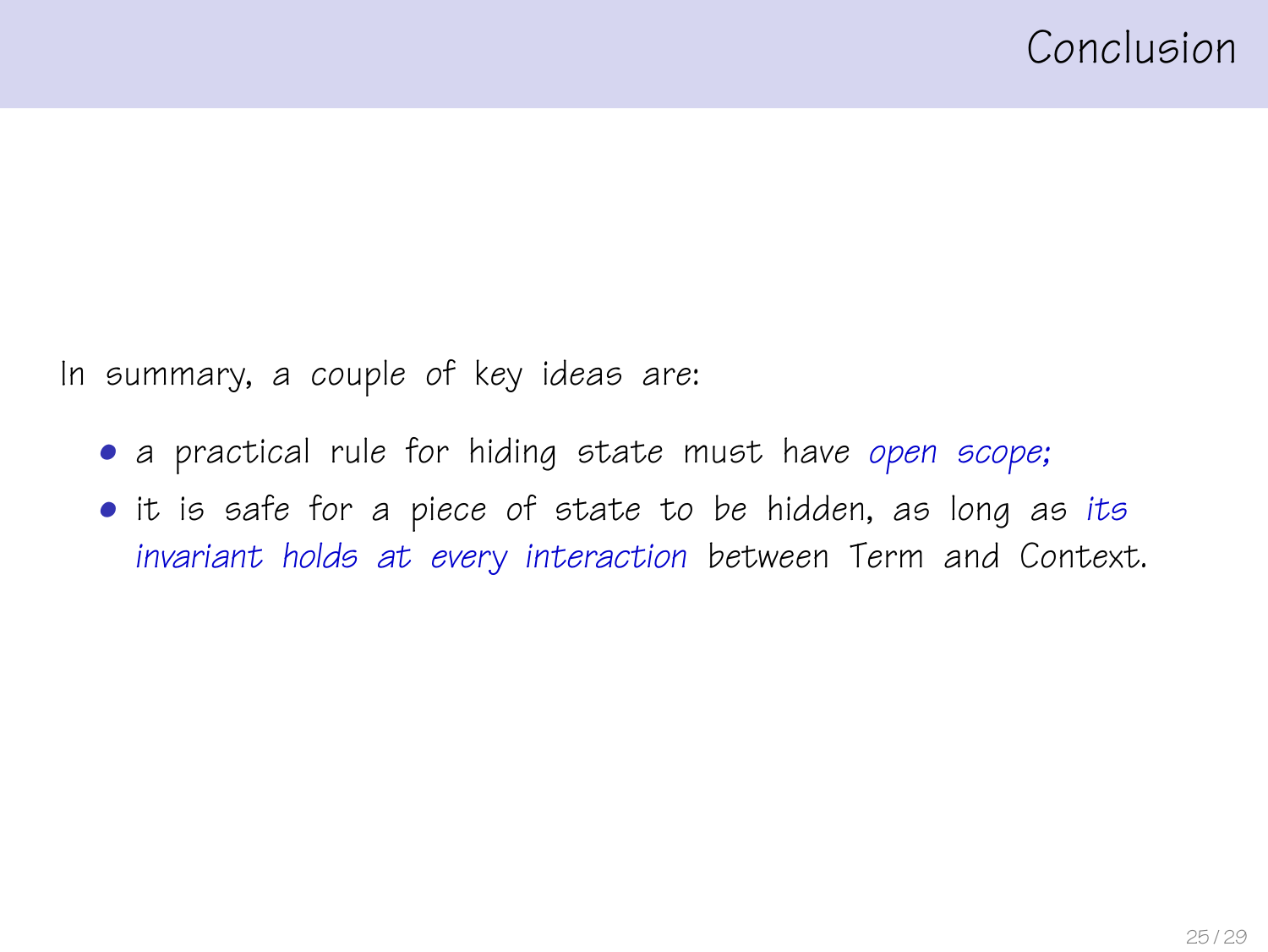#### <span id="page-25-0"></span>Contents

- [Why hide state?](#page-1-0)
- **•** [Setting the scene: a capability-based type system](#page-9-0)
- [Towards hidden state: a bestiary of frame rules](#page-14-0)
- [Application: encoding untracked references](#page-20-0)
- **•** [Conclusion](#page-23-0)
- **•** [Bibliography](#page-25-0)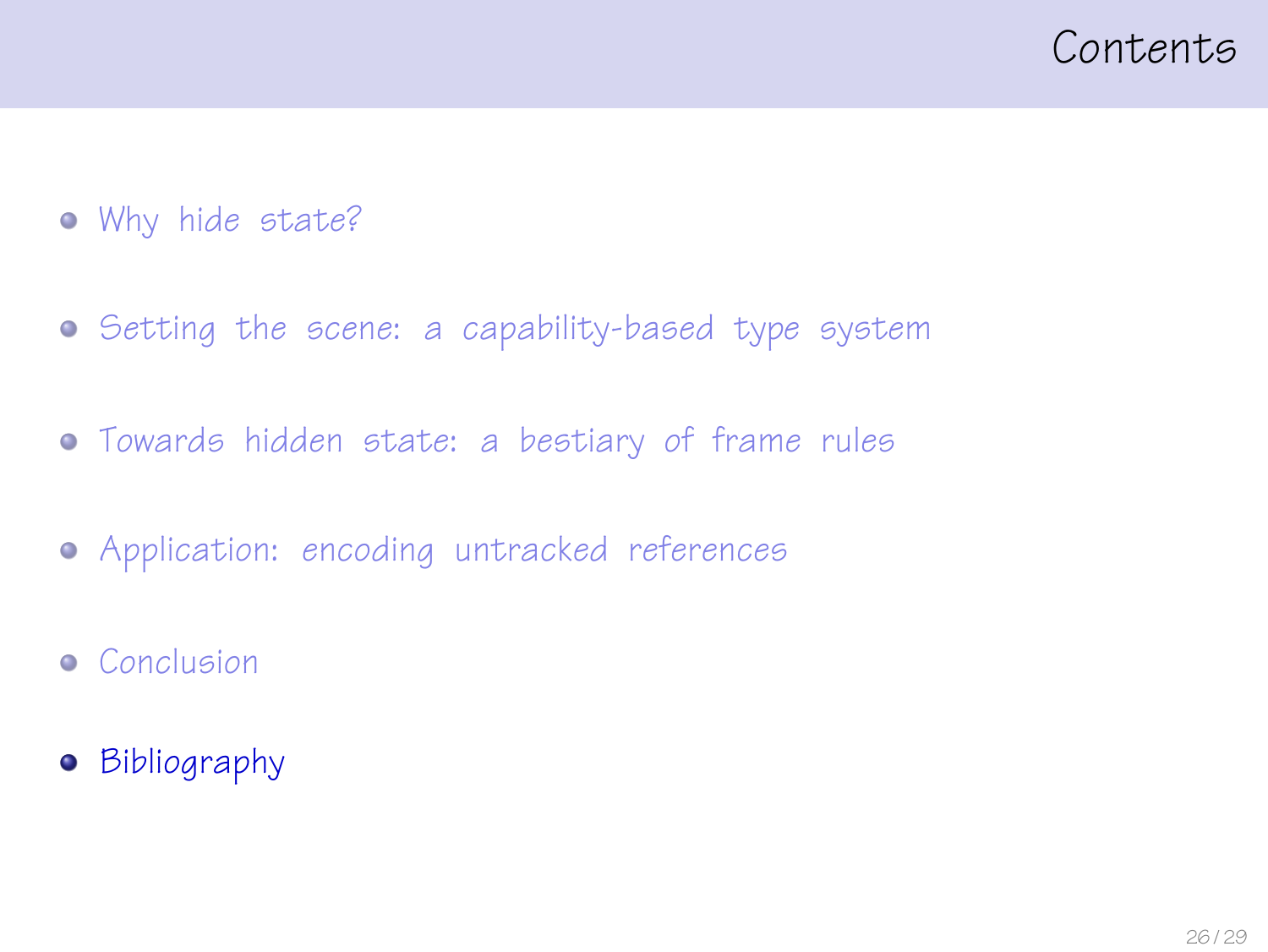(Most titles are clickable links to online versions.)

- <span id="page-26-1"></span>暈 Birkedal, L., Torp-Smith, N., and Yang, H. 2006. [Semantics of separation-logic typing and higher-order frame rules](http://arxiv.org/pdf/cs.LO/0610081) [for Algol-like languages.](http://arxiv.org/pdf/cs.LO/0610081) Logical Methods in Computer Science 2, 5 (Nov.).
- <span id="page-26-0"></span>**Charguéraud, A. and Pottier, F. 2008.** [Functional translation of a calculus of capabilities.](http://cristal.inria.fr/~fpottier/publis/chargueraud-pottier-capabilities.pdf) In ACM International Conference on Functional Programming (ICFP).

To appear.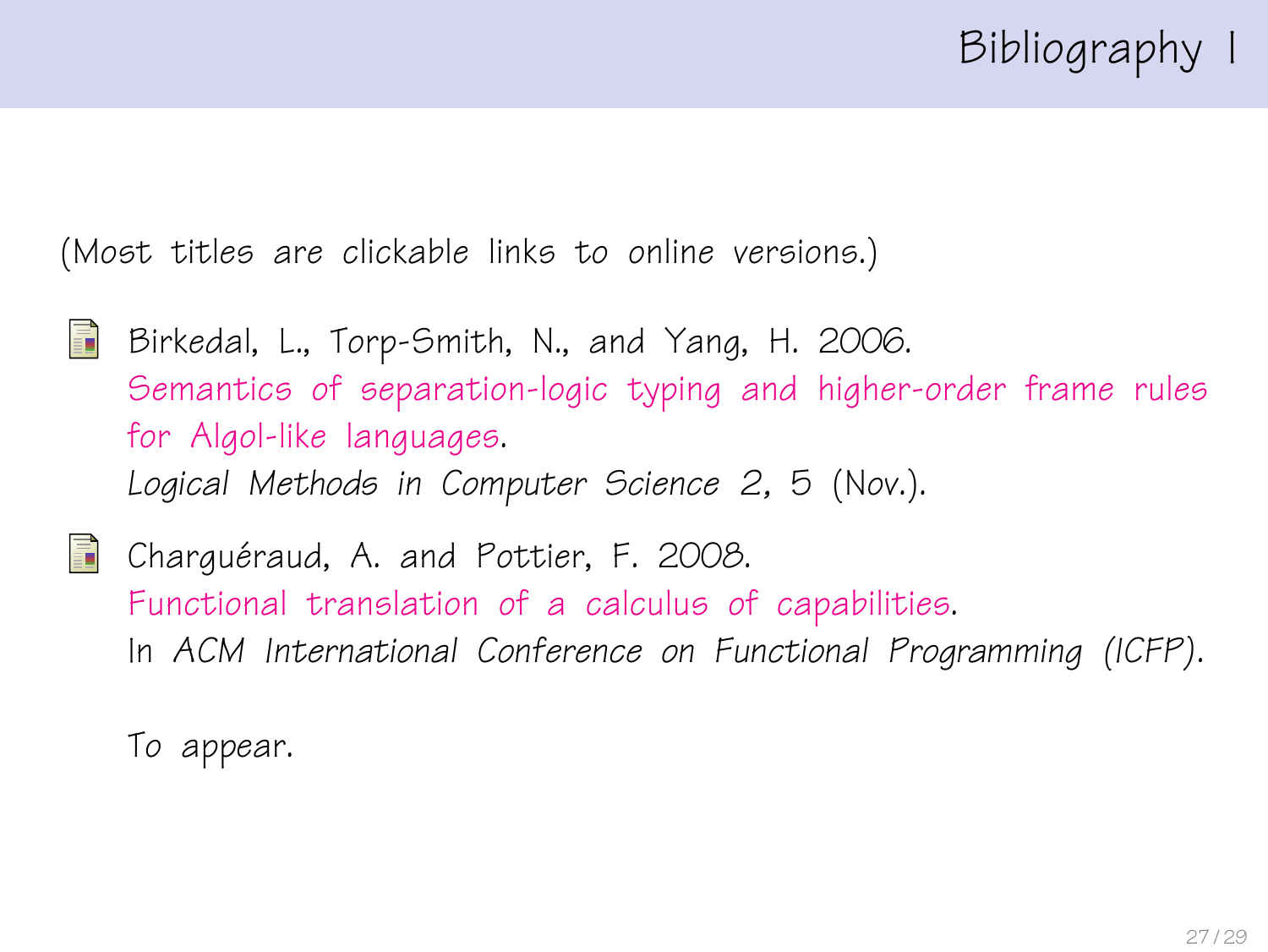#### Bibliography]Bibliography

- <span id="page-27-2"></span>螶 Nanevski, A., Ahmed, A., Morrisett, G., and Birkedal, L. 2007. [Abstract predicates and mutable ADTs in Hoare type theory.](http://www.eecs.harvard.edu/~aleks/papers/hoarelogic/esop07.pdf) In European Symposium on Programming (ESOP). Lecture Notes in Computer Science. Springer Verlag.
- <span id="page-27-0"></span>O'Hearn, P., Yang, H., and Reynolds, J. C. 2004. [Separation and information hiding.](http://www.dcs.qmul.ac.uk/~ohearn/papers/separation-and-hiding.pdf) In ACM Symposium on Principles of Programming Languages (POPL). 268–280.

<span id="page-27-1"></span>F Parkinson, M. and Bierman, G. 2005. [Separation logic and abstraction.](http://www.cl.cam.ac.uk/~mjp41/p205-parkinson.pdf) In ACM Symposium on Principles of Programming Languages (POPL). 247–258.